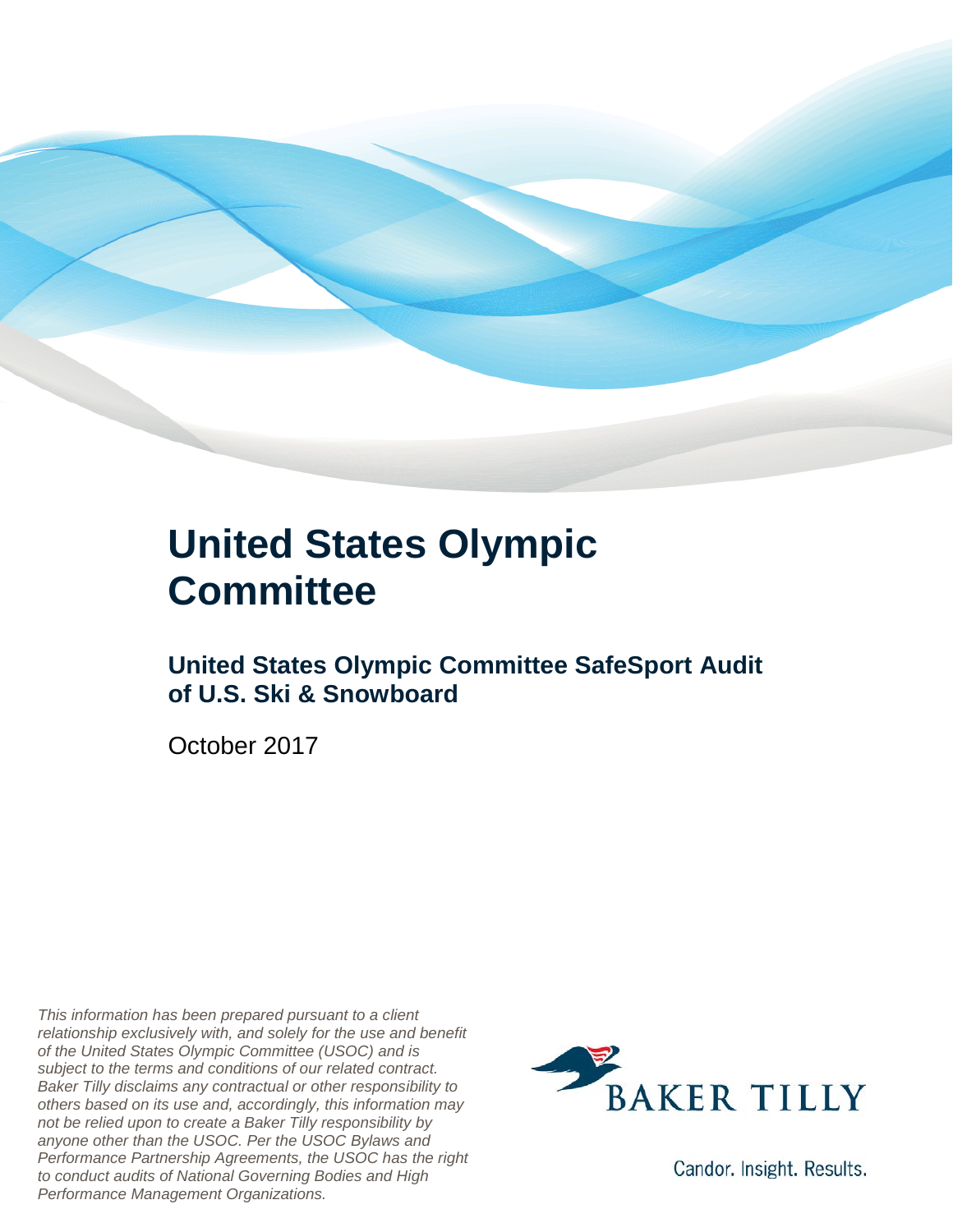

Candor. Insight. Results.

| UNITED STATES OLYMPIC COMMITTEE SAFESPORT AUDIT OF U.S. |  |
|---------------------------------------------------------|--|
|                                                         |  |
|                                                         |  |
|                                                         |  |
|                                                         |  |
|                                                         |  |
|                                                         |  |
|                                                         |  |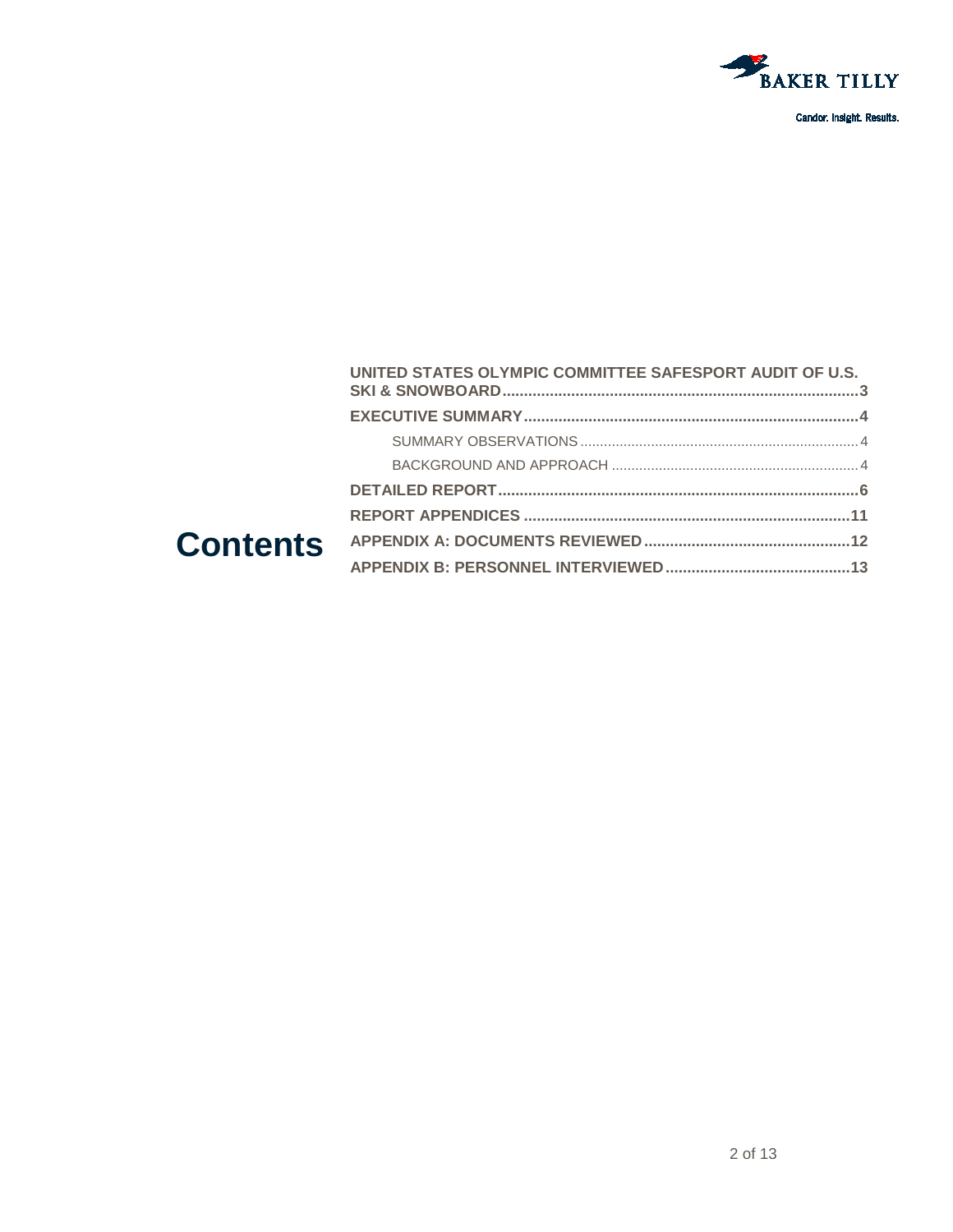

j

United States Olympic Committee USOC SafeSport Audit of U.S. Ski & Snowboard

### <span id="page-2-0"></span>**United States Olympic Committee SafeSport Audit of U.S. Ski & Snowboard[1](#page-2-1)**

<span id="page-2-1"></span><sup>1</sup> To consider the report in its entirety, please refer also to the detailed management response that will appear here [\[Governance Documents\]](https://www.teamusa.org/Footer/Legal/Governance-Documents) within 90 days of the date of this report.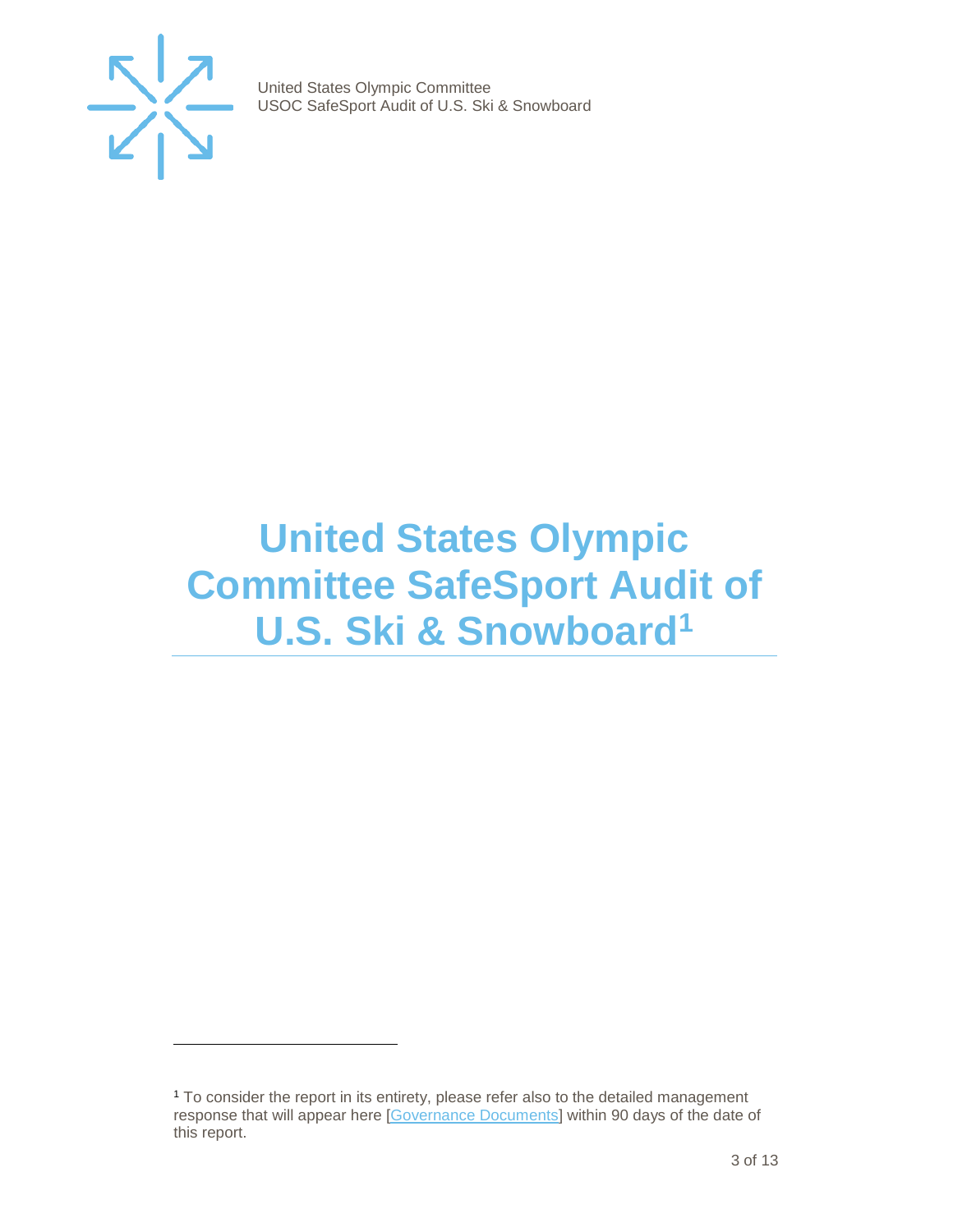

## **Executive Summary**

#### <span id="page-3-1"></span><span id="page-3-0"></span>**Summary Observations**

It shall be the policy of the United States Olympic Committee (USOC) that each National Governing Body (NGBs) adopt a Minimum Standards Policy for Athlete Safety Programs (Athlete Safety Standards) by December 31, 2013[2](#page-3-3).

We noted the following opportunities to enhance the design of U.S. Ski & Snowboard compliance with the Athlete Safety Standards:

- > **Athlete Safety Standards - Application of the SafeSport Policy (Minors)**  U.S. Ski & Snowboard's bylaws state, "As a condition of membership, any member in a position of authority over minor children must have satisfactorily completed criminal background checks and athlete protection education as required by USA Ski and Snowboard." U.S. Ski & Snowboard's application of this policy is inconsistent with the requirements listed in the Athlete Safety Standards and may be focused too narrowly on minors. The Athlete Safety Standards do not limit these activities to include only minors.
- > **Athlete Safety Standards - Prohibited Conduct**  U.S. Ski & Snowboard's SafeSport-related documentation and administrative materials does not specifically prohibit bullying, hazing, harassment (including sexual harassment), emotional misconduct, physical misconduct, or sexual misconduct (including child sexual abuse). It also does not define hazing and harassment (including sexual harassment).
- > **Athlete Safety Standards - Application of the SafeSport Policy**  U.S. Ski & Snowboard's SafeSport-related documentation and administrative materials do not specifically indicate who the guidelines apply to (e.g., employees, individuals who have frequent contact with athletes) as required by the Athlete Safety Standards.

#### <span id="page-3-2"></span>**Background and Approach**

-

USOC engaged Baker Tilly Virchow Krause (Baker Tilly), to assist the USOC in the completion of SafeSport audits, to assess compliance with SafeSport policies and procedures at the USOC and all of its NGBs and High Performance Management Organizations (HPMOs).

Baker Tilly performed a review of U.S. Ski & Snowboard to evaluate compliance with the Athlete Safety Standards. The following activities were performed for this review of U.S. Ski & Snowboard:

> Developed and executed an audit program that included:

<span id="page-3-3"></span><sup>2</sup> Effective June 20, 2017 the USOC replaced the Athlete Safety Standards with the NGB Athlete Safety Policy. Due to the timing of this audit, fieldwork was performed in accordance with the Athlete Safety Standards.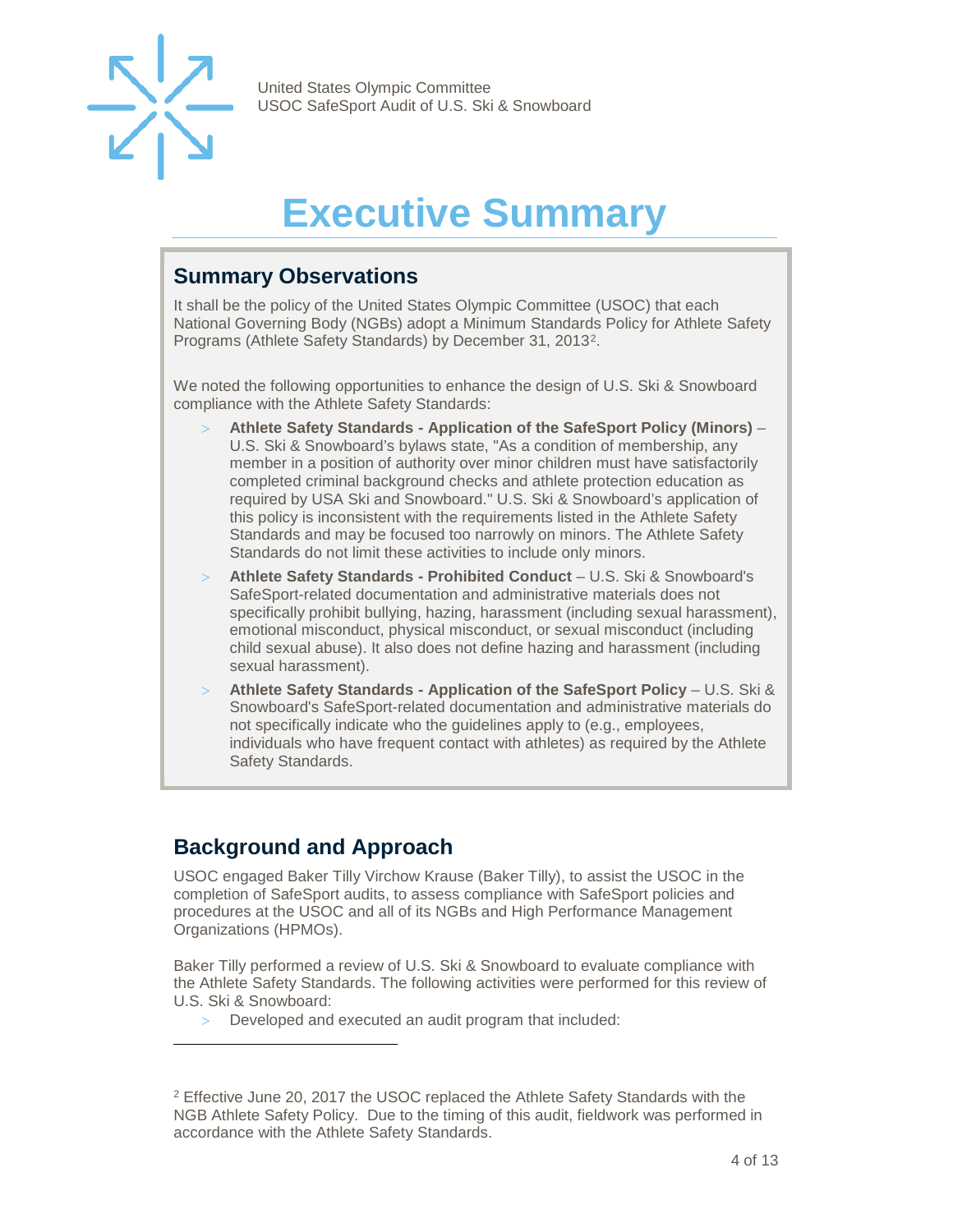

- Holding a virtual entrance meeting to discuss and document U.S. Ski & Snowboard's SafeSport program and processes.
- Selecting a sample of 10 from the required individuals to ensure a background check was performed and education and training was completed. See **Appendix A** for a list of documents reviewed.
- Reviewing U.S. Ski & Snowboard athlete safety policy and determining whether the following was addressed:
	- Required misconduct is prohibited and defined;
	- Reporting procedures are documented; and
	- **The grievance process is documented and complies with** Athlete Safety Standards.
- Identifying which individuals are required to undergo a criminal background check and complete education and training.
- > Conducted a virtual exit meeting, if requested, following delivery of the draft report, to discuss audit findings and recommendation(s) with U.S. Ski & Snowboard. See **Appendix B** for a list of individuals interviewed.
- > Identified specific observations and recommendations regarding opportunities to enhance compliance with Athlete Safety Standards. Observations include the following attributes: criteria, condition, cause, effect and recommendation, as set out in the International Professional Practices Framework (IPPF) Standards and Practice Advisory 2410-1.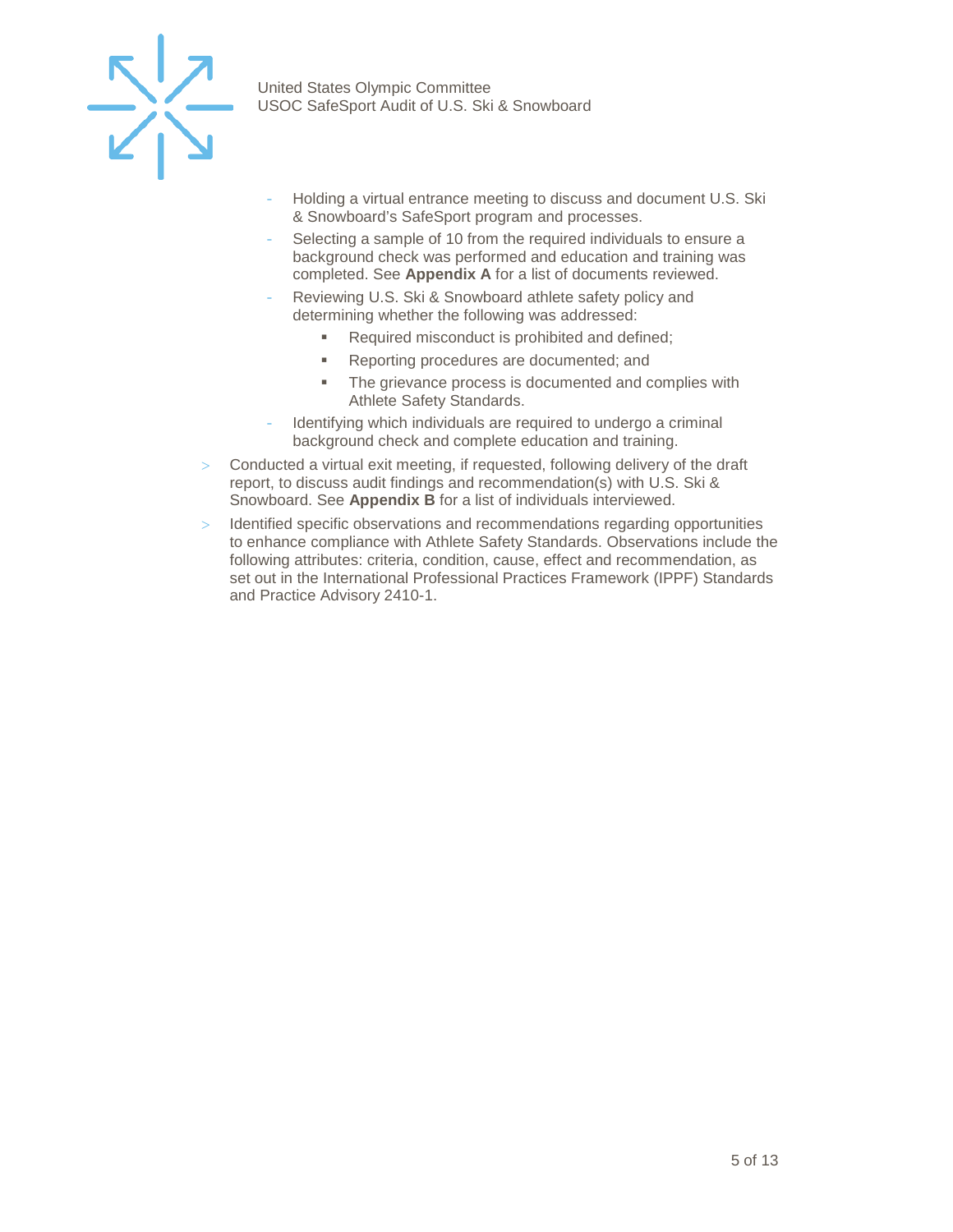

## **Detailed Report**

<span id="page-5-0"></span>The tables below represent opportunities to enhance the design and effectiveness of U.S. Ski & Snowboard's compliance with the Athlete Safety Standards.

| 1. Athlete Safety Standards - Application of the SafeSport Policy (Minors) |                                                                                                                                                                                                                                                                                                                                                                                                                                                                                                                                                                 |
|----------------------------------------------------------------------------|-----------------------------------------------------------------------------------------------------------------------------------------------------------------------------------------------------------------------------------------------------------------------------------------------------------------------------------------------------------------------------------------------------------------------------------------------------------------------------------------------------------------------------------------------------------------|
| <b>Criteria</b>                                                            | The Athlete Safety Standards state each NGB/HPMO shall<br>require criminal background checks and education and training<br>for those individuals it formally authorizes, approves, or appoints<br>(a) to a position of authority over, or (b) to have frequent contact<br>with athletes                                                                                                                                                                                                                                                                         |
| <b>Condition</b>                                                           | U.S. Ski & Snowboard's bylaws state, "As a condition of<br>membership, any member in a position of authority over minor<br>children must have satisfactorily completed criminal background<br>checks and athlete protection education as required by U.S. Ski<br>& Snowboard." U.S. Ski & Snowboard's application of this policy<br>is inconsistent with the requirements listed in the Athlete Safety<br>Standards and may be focused too narrowly on minors. The<br>Athlete Safety Standards do not limit these activities to include<br>only minors.         |
| Cause                                                                      | U.S. Ski & Snowboard may not have updated its SafeSport-<br>related documentation and administrative materials to align with<br>requirements in the Athlete Safety Standards.                                                                                                                                                                                                                                                                                                                                                                                   |
| <b>Effect</b>                                                              | U.S. Ski & Snowboard may not be in compliance with the Athlete<br>Safety Standards. U.S. Ski & Snowboard must be in compliance<br>with the Athlete Safety Standards to be a member in good<br>standing. Noncompliance with the Athlete Safety Standards can<br>result in disciplinary action by the USOC including withdrawal of<br>high performance funding.                                                                                                                                                                                                   |
|                                                                            | Additionally, stakeholders (e.g., coaches, staff, officials,<br>volunteers, etc.) may not know that criminal background checks<br>and education and training requirements apply to them or be<br>informed of SafeSport initiatives and the related misconduct<br>areas. Also, athletes may have contact with individuals who are<br>unaware of SafeSport misconduct and the potential impact to<br>athletes' well-being and/or have contact with individuals who<br>have a criminal history, which could put athletes at SafeSport-<br>related misconduct risk. |
| <b>Recommendation</b>                                                      | U.S. Ski & Snowboard must require that individuals it formally<br>authorizes, approves, or appoints (a) to a position of authority<br>over, or (b) to have frequent contact with athletes complete<br>criminal background checks and education and training<br>requirements in a timely manner and before they have contact<br>with athletes to provide assurance that they are educated on the                                                                                                                                                                 |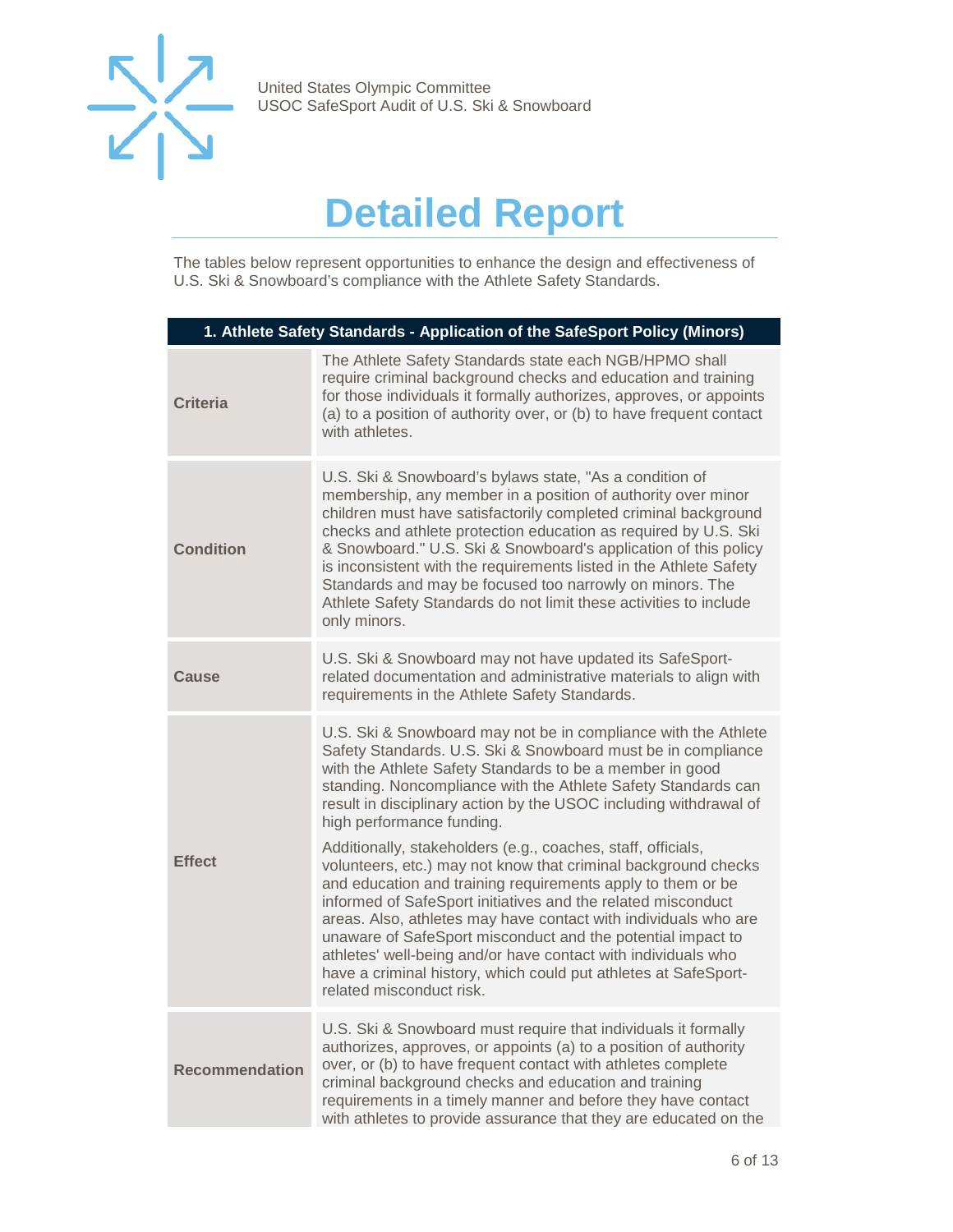

| 1. Athlete Safety Standards - Application of the SafeSport Policy (Minors) |                                                                                                                                                                                                                                                                                                                                                                                                                                                                                                                                                                                                                                                                                                                                                                                                                                                                                                                                                                                                                                                                                                |
|----------------------------------------------------------------------------|------------------------------------------------------------------------------------------------------------------------------------------------------------------------------------------------------------------------------------------------------------------------------------------------------------------------------------------------------------------------------------------------------------------------------------------------------------------------------------------------------------------------------------------------------------------------------------------------------------------------------------------------------------------------------------------------------------------------------------------------------------------------------------------------------------------------------------------------------------------------------------------------------------------------------------------------------------------------------------------------------------------------------------------------------------------------------------------------|
|                                                                            | requirements of the Athlete Safety Standards. Compliance with<br>these requirements must be completed within 90 days of receipt<br>of the final audit report.                                                                                                                                                                                                                                                                                                                                                                                                                                                                                                                                                                                                                                                                                                                                                                                                                                                                                                                                  |
| <b>Management</b><br>response                                              | As of March 13, 2017, U.S. Ski & Snowboard's Board of Directors<br>endorsed and adopted the SafeSport Code. The Board also<br>specified those lists of covered individuals to whom the NCSS's<br>jurisdiction extended. Those are "USSA Staff, USSA members<br>holding a USSA coaching license, USSA members holding a<br>USSA officials license, USSA members at USSA clubs whom the<br>club formally designates to be in a position of authority over<br>athletes, and the USSA Governance Board members, and USSA<br>athletes with the exception of masters athletes. We note that the<br>Bylaws need to be updated we agree to update our Bylaws within<br>90 days of this report. We are also in the process of updating our<br>SafeSport materials on our website and will update that section<br>within 90 days to more clearly call out who is subject to the<br>SafeSport code. Please see March 13 minutes below.<br>http://ussa.org/sites/default/files/documents/executive/2014-<br>15/documents/USSA%20Board%20of%20Directors%27%20Meet<br>ing%20Minutes%20Legal%20-%203%2017.pdf |

| 2. Athlete Safety Standards - Prohibited Conduct |                                                                                                                                                                                                                                                                                                                                                                            |
|--------------------------------------------------|----------------------------------------------------------------------------------------------------------------------------------------------------------------------------------------------------------------------------------------------------------------------------------------------------------------------------------------------------------------------------|
| <b>Criteria</b>                                  | The Athlete Safety Standards requires that each NGB/HPMO<br>shall adopt an athlete safety program that prohibits and defines<br>the following misconduct: bullying, hazing, harassment (including<br>sexual harassment), emotional misconduct, physical misconduct,<br>and sexual misconduct (including child sexual abuse).                                               |
| <b>Condition</b>                                 | U.S. Ski & Snowboard's SafeSport-related documentation and<br>administrative materials does not specifically prohibit bullying,<br>hazing, harassment (including sexual harassment), emotional<br>misconduct, physical misconduct, or sexual misconduct (including<br>child sexual abuse). It also does not define hazing and<br>harassment (including sexual harassment). |
| Cause                                            | U.S. Ski & Snowboard may not have reviewed and updated its<br>SafeSport-related documentation and administrative materials to<br>include all of the requirements in the Athlete Safety Standards.                                                                                                                                                                          |
| <b>Effect</b>                                    | U.S. Ski & Snowboard must be in compliance with the Athlete<br>Safety Standards to be a member in good standing.<br>Noncompliance with the Athlete Safety Standards can result in<br>disciplinary action by the USOC including withdrawal of high<br>performance funding.                                                                                                  |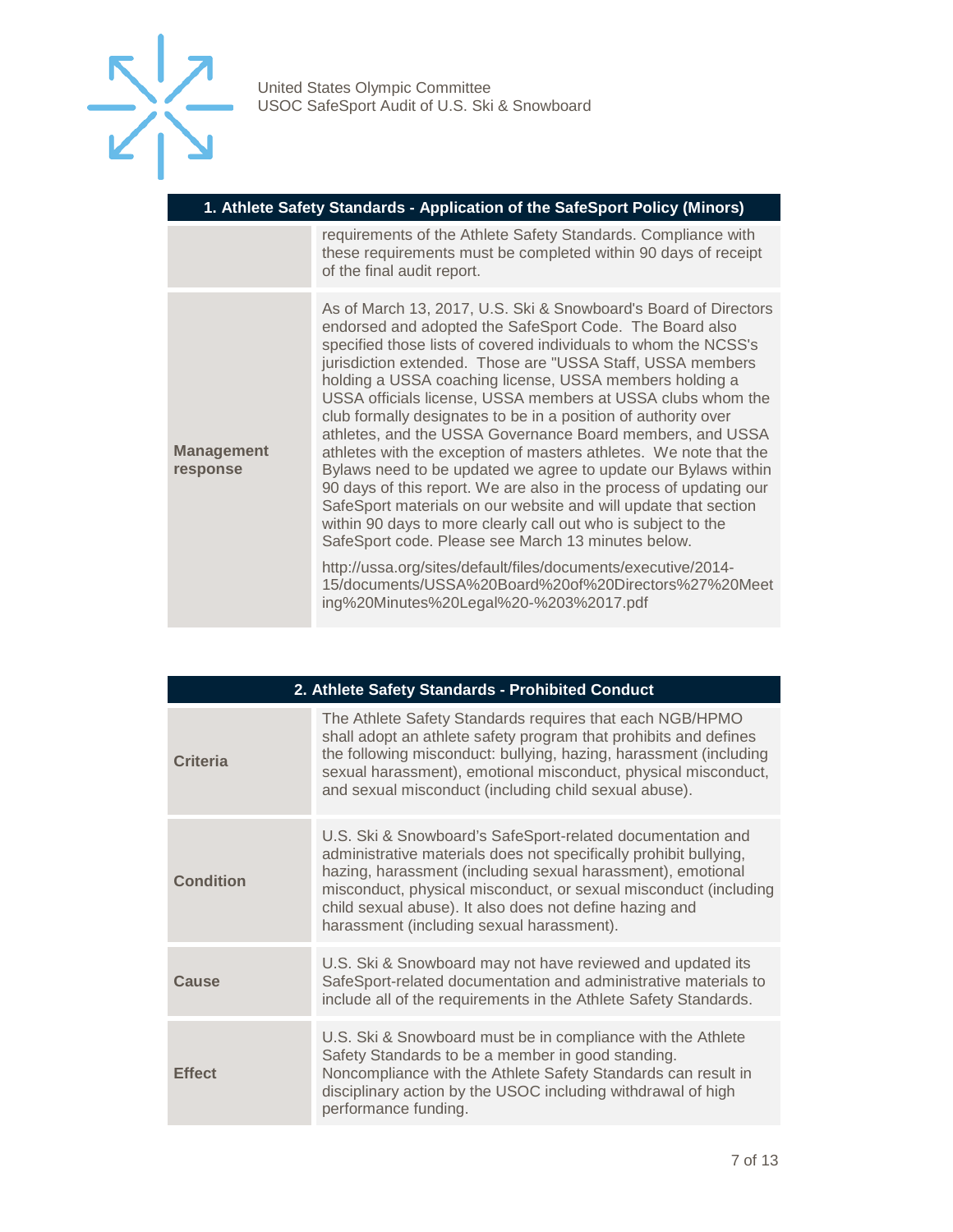

| 2. Athlete Safety Standards - Prohibited Conduct |                                                                                                                                                                                                                                                                                                                                                                                                                                                                                                                                                                                                                                                                                                                                                                                                                                                                                                                                                                                                                                                                   |
|--------------------------------------------------|-------------------------------------------------------------------------------------------------------------------------------------------------------------------------------------------------------------------------------------------------------------------------------------------------------------------------------------------------------------------------------------------------------------------------------------------------------------------------------------------------------------------------------------------------------------------------------------------------------------------------------------------------------------------------------------------------------------------------------------------------------------------------------------------------------------------------------------------------------------------------------------------------------------------------------------------------------------------------------------------------------------------------------------------------------------------|
|                                                  | Additionally, stakeholders (e.g., coaches, staff, officials,<br>volunteers, etc.) may not be aware of the specific requirements of<br>the Athlete Safety Standards and could be out of compliance with<br>the requirements and/or may not be aware of the prohibited<br>conduct. Also, athletes may have contact with stakeholders who<br>are not aware of SafeSport misconduct and the potential impact<br>to athletes' well-being.                                                                                                                                                                                                                                                                                                                                                                                                                                                                                                                                                                                                                              |
| <b>Recommendation</b>                            | U.S. Ski & Snowboard must update all applicable SafeSport-<br>related documentation and administrative materials to define and<br>specifically prohibit the six types of prohibited misconduct<br>identified in the Athlete Safety Standards. Compliance with these<br>requirements must be completed within 90 days of receipt of the<br>final audit report.                                                                                                                                                                                                                                                                                                                                                                                                                                                                                                                                                                                                                                                                                                     |
| <b>Management</b><br>response                    | As of March 13, 2017, U.S. Ski & Snowboard's Board of Directors<br>endorsed and adopted the SafeSport Code. The Board also<br>specified those lists of covered individuals to whom the NCSS's<br>jurisdiction extended. Those are "USSA Staff, USSA members<br>holding a USSA coaching license, USSA members holding a<br>USSA officials license, USSA members at USSA clubs whom the<br>club formally designates to be in a position of authority over<br>athletes, and the USSA Governance Board members, and USSA<br>athletes with the exception of masters athletes. We note that the<br>agree that our website doesn't well enough indicate those<br>conducts which are prohibited by the updated SafeSport code<br>and will update that page within 90 days to more clearly call out<br>those conducts which are prohibited by the SafeSport code.<br>Please see March 13 minutes below.<br>http://ussa.org/sites/default/files/documents/executive/2014-<br>15/documents/USSA%20Board%20of%20Directors%27%20Meet<br>ing%20Minutes%20Legal%20-%203%2017.pdf |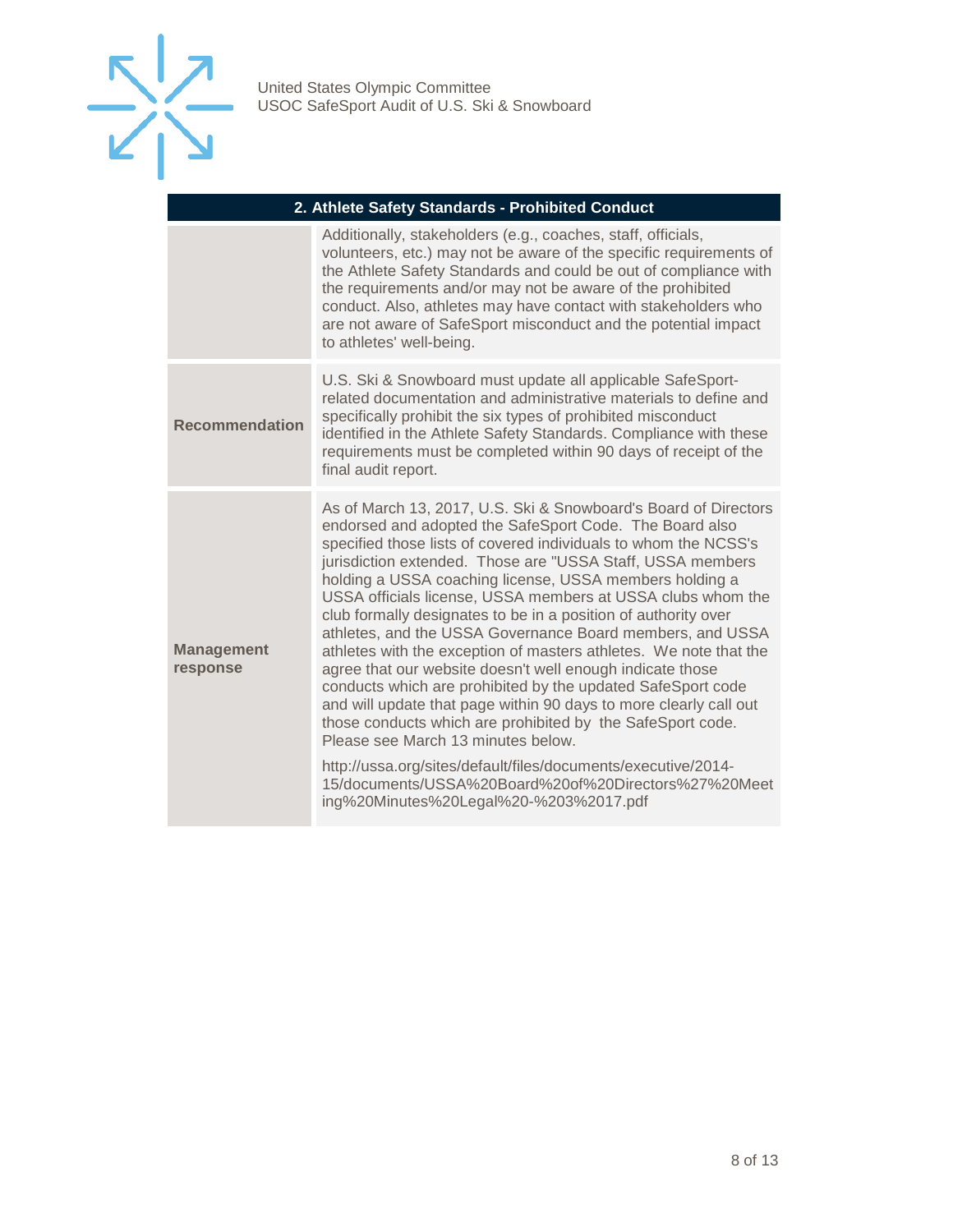

| 3. Athlete Safety Standards - Application of the SafeSport Policy |                                                                                                                                                                                                                                                                                                                                                                                                                                                                                                                                                                                                                                                                                                                                          |
|-------------------------------------------------------------------|------------------------------------------------------------------------------------------------------------------------------------------------------------------------------------------------------------------------------------------------------------------------------------------------------------------------------------------------------------------------------------------------------------------------------------------------------------------------------------------------------------------------------------------------------------------------------------------------------------------------------------------------------------------------------------------------------------------------------------------|
| <b>Criteria</b>                                                   | The Athlete Safety Standards state that the policy shall apply to<br>(1) NGB employees; (2) athletes the NGB designates for the<br>USADA required testing pool (RTP); and (3) individuals the NGB<br>formally authorizes, approves or appoints (a) to a position of<br>authority over, or (b) to have frequent contact with athletes.                                                                                                                                                                                                                                                                                                                                                                                                    |
| <b>Condition</b>                                                  | U.S. Ski & Snowboard's SafeSport-related documentation and<br>administrative materials do not specifically indicate who the<br>guidelines apply to (e.g., employees, individuals who have<br>frequent contact with athletes) as required by the Athlete Safety<br>Standards.                                                                                                                                                                                                                                                                                                                                                                                                                                                             |
| Cause                                                             | U.S. Ski & Snowboard may not have updated its SafeSport-<br>related documentation and administrative materials to align with<br>requirements in the Athlete Safety Standards.                                                                                                                                                                                                                                                                                                                                                                                                                                                                                                                                                            |
| <b>Effect</b>                                                     | U.S. Ski & Snowboard may not be in compliance with the Athlete<br>Safety Standards. U.S. Ski & Snowboard must be in compliance<br>with the Athlete Safety Standards to be a member in good<br>standing. Noncompliance with the Athlete Safety Standards can<br>result in disciplinary action by the USOC including withdrawal of<br>high performance funding.<br>Additionally, stakeholders (e.g., coaches, staff, officials,<br>volunteers, etc.) may not know the SafeSport policy applies to<br>them or be informed of SafeSport initiatives and the related<br>misconduct areas. Also, athletes may have contact with<br>stakeholders who are not aware of SafeSport misconduct and the<br>potential impact to athletes' well-being. |
| <b>Recommendation</b>                                             | U.S. Ski & Snowboard must update its SafeSport-related<br>documentation and administrative materials to apply to (1) NGB<br>employees; (2) athletes the NGB designates for the USADA<br>required testing pool (RTP); and (3) individuals the NGB formally<br>authorizes, approves or appoints (a) to a position of authority<br>over, or (b) to have frequent contact with athletes to comply with<br>the Athlete Safety Standards. Compliance with these<br>requirements must be completed within 90 days of receipt of the<br>final audit report.                                                                                                                                                                                      |
| <b>Management</b><br>response                                     | As of March 13, 2017, U.S. Ski & Snowboard's Board of Directors<br>endorsed and adopted the SafeSport Code. The Board also<br>specified those lists of covered individuals to whom the NCSS's<br>jurisdiction extended. Those are "USSA Staff, USSA members<br>holding a USSA coaching license, USSA members holding a<br>USSA officials license, USSA members at USSA clubs whom the<br>club formally designates to be in a position of authority over<br>athletes, and the USSA Governance Board members, and USSA                                                                                                                                                                                                                     |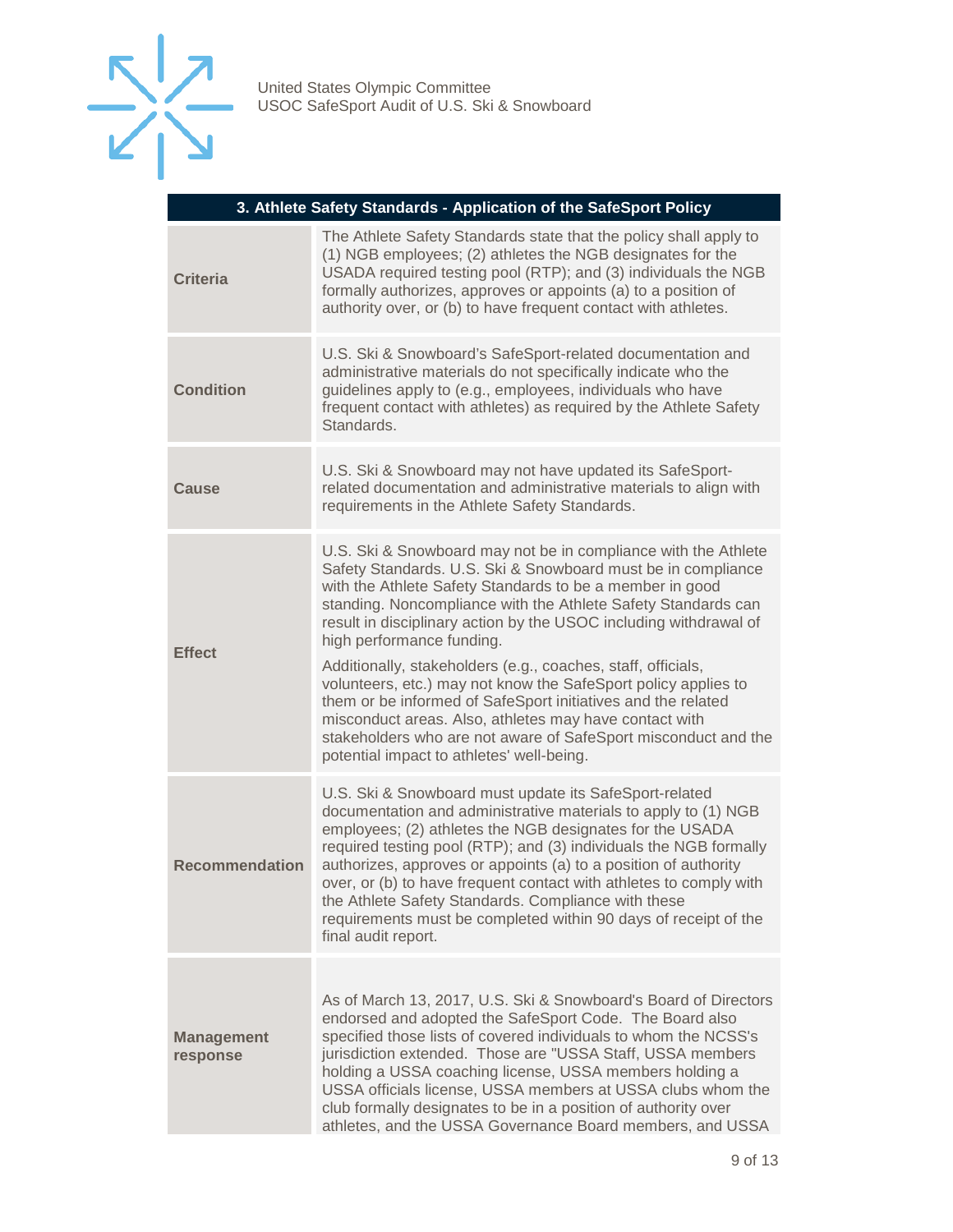

#### **3. Athlete Safety Standards - Application of the SafeSport Policy**

athletes with the exception of masters athletes. We are also in the process of updating our SafeSport materials on our website and will update that section within 90 days to more clearly call out who is subject to the SafeSport code. Please see March 13 minutes below.

[http://ussa.org/sites/default/files/documents/executive/2014-](http://ussa.org/sites/default/files/documents/executive/2014-15/documents/USSA%20Board%20of%20Directors%27%20Meeting%20Minutes%20Legal%20-%203%2017.pdf) [15/documents/USSA%20Board%20of%20Directors%27%20Meet](http://ussa.org/sites/default/files/documents/executive/2014-15/documents/USSA%20Board%20of%20Directors%27%20Meeting%20Minutes%20Legal%20-%203%2017.pdf) [ing%20Minutes%20Legal%20-%203%2017.pdf](http://ussa.org/sites/default/files/documents/executive/2014-15/documents/USSA%20Board%20of%20Directors%27%20Meeting%20Minutes%20Legal%20-%203%2017.pdf)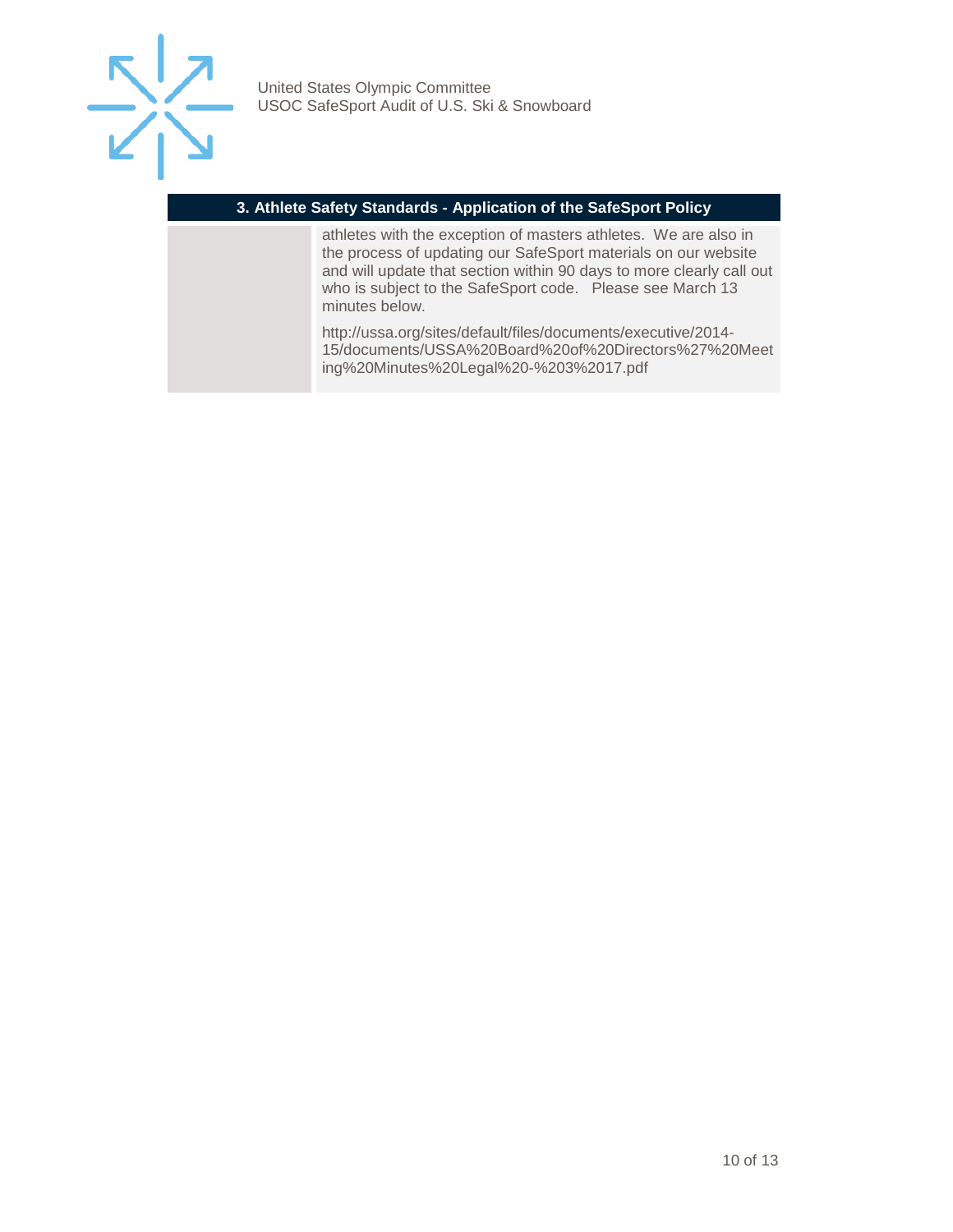

# <span id="page-10-0"></span>**Report Appendices**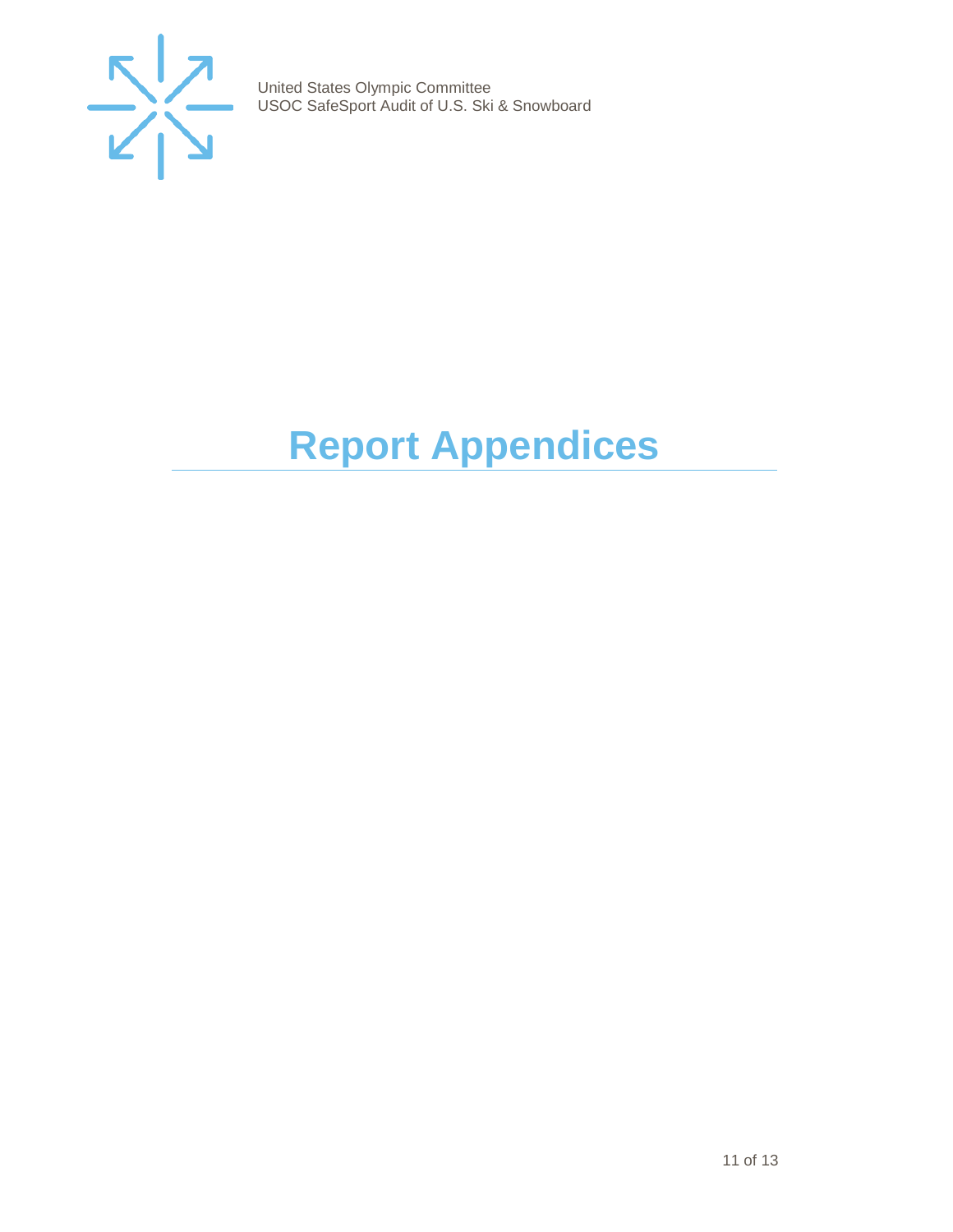

### <span id="page-11-0"></span>**Appendix A: Documents Reviewed**

We reviewed the following documents:

- > Athlete Safety Standards Program Questionnaire
- > Bylaws of the United States Ski & Snowboard Association
- > Population listing of "required individuals" (i.e., covered individuals required to undergo background check and training)
- > SafeSport Policy documentation
- > "USSA SafeSport Guidelines" webpage